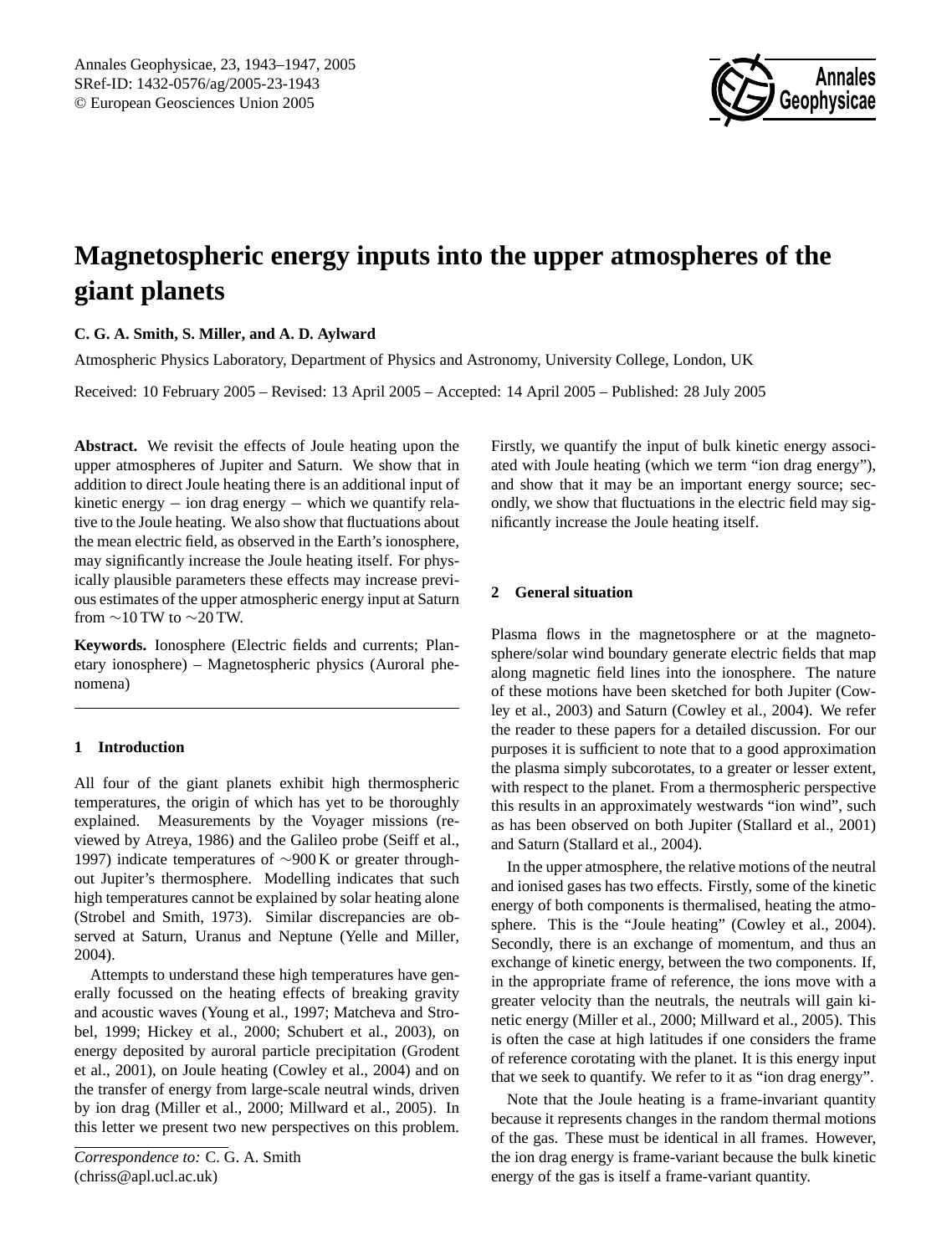

<span id="page-1-4"></span>**Fig. 1.** Dependence of  $Q_{tot}/Q_0$ ,  $Q_J/Q_0$  and  $Q_D/Q_0$  upon k.

#### **3 Ion drag**

We now support the qualitative arguments presented above with some simple theoretical considerations. Before considering the specific cases of Jupiter and Saturn, we state general expressions for the Joule heating  $Q_J$  and the ion drag energy  $Q_D$  in a general frame S. The total work done on the upper atmosphere by the magnetospheric electric fields is:

<span id="page-1-1"></span>
$$
Q_{tot} = \mathbf{j} \cdot \mathbf{E} \tag{1}
$$

where  $j$  is the current and  $E$  is the electric field. In the general frame S,  $Q_{tot} = Q_J + Q_D$ .

The  $j \times B$  force exerted by the magnetospheric electric fields accelerates the neutral gas. The associated rate of kinetic energy input, which we call the "ion drag energy"  $Q_D$ is then:

<span id="page-1-3"></span>
$$
Q_D = v_n \cdot j \times B \tag{2}
$$

where  $v_n$  is the neutral wind velocity and **B** is the magnetic field. The Joule heating  $Q_J$  is then simply  $Q_{tot}-Q_D$ :

<span id="page-1-2"></span>
$$
Q_J = j \cdot E - v_n \cdot j \times B
$$
  
=  $j \cdot E + j \cdot v_n \times B$   
=  $j \cdot (E + v_n \times B)$   
 $\Rightarrow Q_J = j \cdot E'$  (3)

where we have introduced the electric field transformed into the frame of the neutral wind  $E'=E+v_n\times B$ . This quantity is uniquely defined because it represents the electric field in the special frame  $S'$  in which the neutrals are at rest. Thus  $Q_J = j \cdot E'$  is frame-invariant. In this frame, S', we have by definition  $v_n=0$  and thus  $Q_D$  is zero.

We now apply the above equations to an idealised model of the northern auroral regions of the giant planets. We assume an upwards vertical component of the magnetic field,  $+B$ , and an equatorwards-directed electric field,  $+E$ , in the frame of reference that corotates with the planet. This configuration will generate a westwards ion wind whose magnitude is  $v_i=E/B$ . The westwards velocity of the neutral gas is  $v_n$ . Thus  $B$ ,  $E$  and  $v_n$  are mutually perpendicular. The electric field drives an equatorwards current:

<span id="page-1-0"></span>
$$
j = \sigma_P E'
$$
 (4)

where  $\sigma_P$  is the local Pedersen conductivity and  $E' = E - v_n B$ is the electric field in the rest frame  $S'$  of the neutrals. We can write:

$$
E'=E-v_nB=E\left(1-\frac{v_n}{E/B}\right)=E(1-k)\tag{5}
$$

where we have followed [Millward et al.](#page-3-8) [\(2005\)](#page-3-8) in defining k:

$$
k = \frac{v_n}{E/B} = \frac{v_n}{v_i} \tag{6}
$$

Thus, from Eqs. [4,](#page-1-0) [1,](#page-1-1) [3](#page-1-2) and [2](#page-1-3) respectively:

<span id="page-1-6"></span>
$$
j = (1 - k)\sigma_P E \tag{7}
$$

<span id="page-1-5"></span>
$$
Q_{tot} = jE = (1 - k)\sigma_P E^2 \tag{8}
$$

<span id="page-1-7"></span>
$$
Q_J = jE' = (1 - k)^2 \sigma_P E^2 \tag{9}
$$

<span id="page-1-8"></span>
$$
Q_D = v_n j B = k(1-k)\sigma_P E^2 \tag{10}
$$

For simplicity, we now define  $Q_0 = \sigma_P E^2$ . Figure [1](#page-1-4) shows how the three quantities  $Q_J/Q_0$ ,  $Q_D/Q_0$  and  $Q_{tot}/Q_0$  vary with k. It is clear that if the Joule heating  $Q<sub>J</sub>$  is considered alone, it is strongly dependent upon  $k$  through the factor  $(1-k)^2$ . If k is as great as 0.5 then  $Q_J$  falls to only 25% of  $Q_0$ , its value when the neutral wind is zero.

However, the addition of the ion drag energy means that  $Q_{tot}$  varies only as (1–k) (Eq. [8\)](#page-1-5). The result of this is a much less rapid decrease in energy input, such that if  $k$  is as great as 0.7, as predicted in some circumstances by the JIM model [\(Millward et al.,](#page-3-8) [2005\)](#page-3-8), the energy input including ion drag is ∼3 times that expected from Joule heating alone.

Recent modelling of the Jovian upper atmosphere [\(Mill](#page-3-8)[ward et al.,](#page-3-8) [2005\)](#page-3-8) has demonstrated that neutral winds driven by ions accelerated in a constant electric field reach a steady velocity after approximately 30 min. After this time, although the ions are continuously imparting kinetic energy to the neutrals, the latter do not continue to accelerate. The conclusion is that the ion drag must be continuously viscously dissipated, heating the thermosphere in the process. Similar processes are expected to operate in the case of Saturn and, perhaps, other giant planets.

#### **4 Electric field variability**

The best available quantitative models of the plasma flows in the polar regions of Jupiter and Saturn (e.g. [Nichols and](#page-3-12) [Cowley,](#page-3-12) [2004;](#page-3-12) [Cowley et al.,](#page-3-6) [2004\)](#page-3-6) represent fields that are both axisymmetric and time-averaged. However, it has been shown for Earth that electric fields may fluctuate on timescales of less than a minute [\(Codrescu et al.,](#page-3-13) [2000;](#page-3-13) [Aru](#page-3-14)[liah et al.,](#page-3-14) [2005\)](#page-3-14). The magnitude of these fluctuations may be comparable to, or greater than, the magnitude of the electric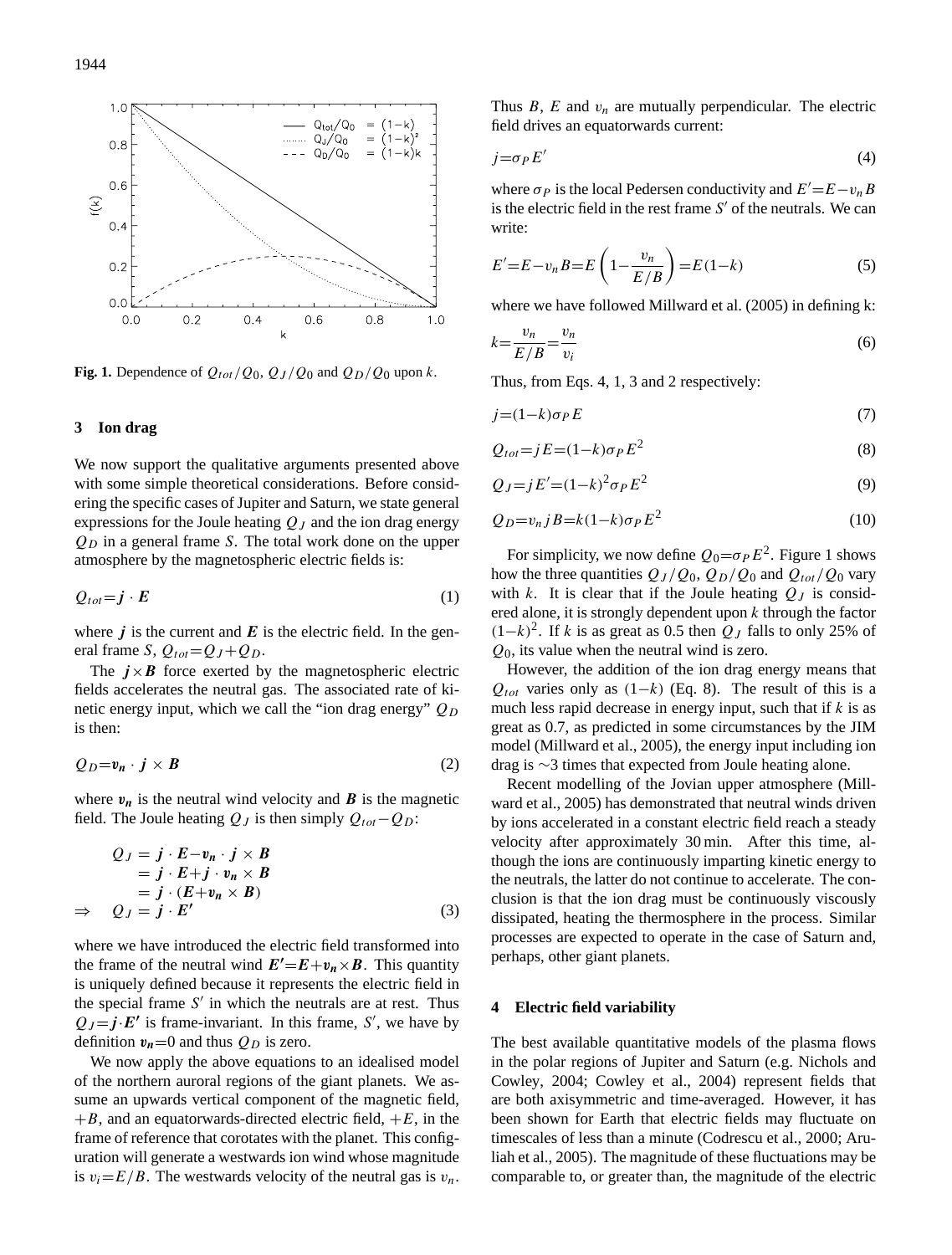field itself. As we show below, the effect of these fluctuations is to increase the time-averaged Joule heating, as first pointed out for Earth by [Codrescu et al.](#page-3-15) [\(1995\)](#page-3-15).

Suppose that the electric field  $E$  described above represents the mean of a fluctuating electric field

$$
E_f(t)=E(1+f(t))\tag{11}
$$

where the fluctuations  $f(t)$  are distributed randomly with a mean  $\overline{f}$ =0 and variance  $f^2 = s^2$ . Since it has been shown [\(Millward et al.,](#page-3-8) [2005\)](#page-3-8) that the neutral velocity  $v_n$  responds relatively slowly to an applied electric field, we can consider it to be a constant. The fluctuating rest-frame field  $E'_f(t)$  is:

$$
E'_f(t) = E_f(t) - v_n B = E(1+f(t)-k)
$$
  
= E[(1-k)+f(t)] (12)

We now modify Eqs. [7,](#page-1-6) [9](#page-1-7) and [10](#page-1-8) to take account of the fluctuations, indicating fluctuating variables with the subscript  $f$ :

$$
j_f(t) = [(1-k) + f(t)]\sigma_P E \tag{13}
$$

<span id="page-2-0"></span>
$$
Q_{Jf}(t) = j_f(t)E'_f(t) = [(1-k) + f(t)]^2 Q_0
$$
\n(14)

<span id="page-2-1"></span>
$$
Q_{Df}(t) = v_n j_f(t) B = k[(1-k) + f(t)]Q_0
$$
\n(15)

Expanding and time averaging Eqs. [14](#page-2-0) and [15](#page-2-1) yields:

$$
\overline{Q_{Jf}} = [(1-k)^2 + 2(1-k)\overline{f} + \overline{f^2}]Q_0
$$
  
= [(1-k)<sup>2</sup>+s<sup>2</sup>]Q<sub>0</sub> (16)

$$
\overline{Q_{Df}} = k[(1-k) + \overline{f}]Q_0
$$
  
= k(1-k)Q\_0 (17)

It is clear that  $\overline{Q_{Df}} = Q_D$ , i.e. the ion drag energy is entirely unaffected by the fluctuating electric field. However,  $\overline{Q_{Jf}} = Q_J + s^2 Q_0$ , such that the Joule heating itself may be significantly increased depending on the value of s. For brevity we write this "fluctuation energy" as  $Q_F = s^2 Q_0$ . It is important to point out that the contribution due to the fluctuations does not depend upon the factor  $k$ . If, as discussed above, k is as great as 0.7, fluctuations with s∼1 would represent the dominant component of the Joule heating. It is also worth noting that the above derivation does not depend on the timescale of the electric field fluctuations other than that it must be short enough that the neutral atmosphere is unable to respond.

In Fig. [2](#page-2-2) we illustrate the relative importance of the energy inputs  $Q_J$ ,  $Q_D$  and  $Q_F$  in the parameter space of s and k. It is clear that  $Q_J$  is the most important energy source if s and k are both small. Ion drag is only important if  $k$  is large and s is small. In general different points in the atmosphere will correspond to different points in this parameter space, because k varies with position. [Huang and Hill](#page-3-16) [\(1989\)](#page-3-16) found  $k$  to increase monotonically with height; in this case fluctuations and ion drag would become more important with increasing altitude. In contrast, [Millward et al.](#page-3-8) [\(2005\)](#page-3-8) found that  $k$  peaked in the low-altitude conducting layer of the ionosphere, producing the opposite situation; further work is required to understand these differences.



<span id="page-2-2"></span>**Fig. 2.** Relative importance of energy sources as a function of k and s. The marked areas represent regions of parameter space in which each energy source is the most important. In the unshaded regions the marked energy source accounts for greater than 50% of the total energy input.

# **5 Saturn**

In the specific case of Saturn, recent work by [Cowley et al.](#page-3-6) [\(2004\)](#page-3-6) used empirical models of the magnetosphere to derive the expected magnetospheric energy inputs. They calculated a height-integrated quantity  $p_j^*$ , which they referred to as the "effective Joule heating". Using their notation:

$$
p_J^* = (1-k)\Sigma_P E^2 \tag{18}
$$

where  $\Sigma_P$  is the height-integrated Pedersen conductivity. They found a globally integrated  $p_j^*$  of about 10 TW, concentrated poleward of 25° colatitude in each hemisphere. They state that the height-integrated Joule heating  $p_j$  is given by:

<span id="page-2-3"></span>
$$
p_J = (1 - k)^2 \Sigma_P E^2 = (1 - k) p_J^* \tag{19}
$$

Thus they can only estimate the Joule heating to within the unknown factor  $(1-k)$ . However, we can now add the heightintegrated ion drag energy  $p_T$ :

<span id="page-2-4"></span>
$$
p_T = k(1-k)\Sigma_P E^2 = kp_J^*
$$
\n<sup>(20)</sup>

such that the total height-integrated energy input  $p_{tot}$  (neglecting fluctuations) is:

$$
p_{tot} = [(1-k)+k]p_J^* = p_J^* \tag{21}
$$

Thus the total energy input (neglecting fluctuations) is given by the empirically derived quantity  $p_j^*$ , which turns out to be the height-integrated analogue of our  $Q_{tot}$ .

We may now include the component from fluctuating electric fields,  $p_F = s^2 p_J$ . From Eqs. [19](#page-2-3) and [20](#page-2-4) it is then easily shown that the total time-averaged energy input is:

$$
\overline{p_{totf}} = p_J^* \left[ 1 + \frac{s^2}{1 - k} \right] \tag{22}
$$

The factor in square brackets represents a correction to the energy input  $p_J^*$  calculated from the time-averaged field.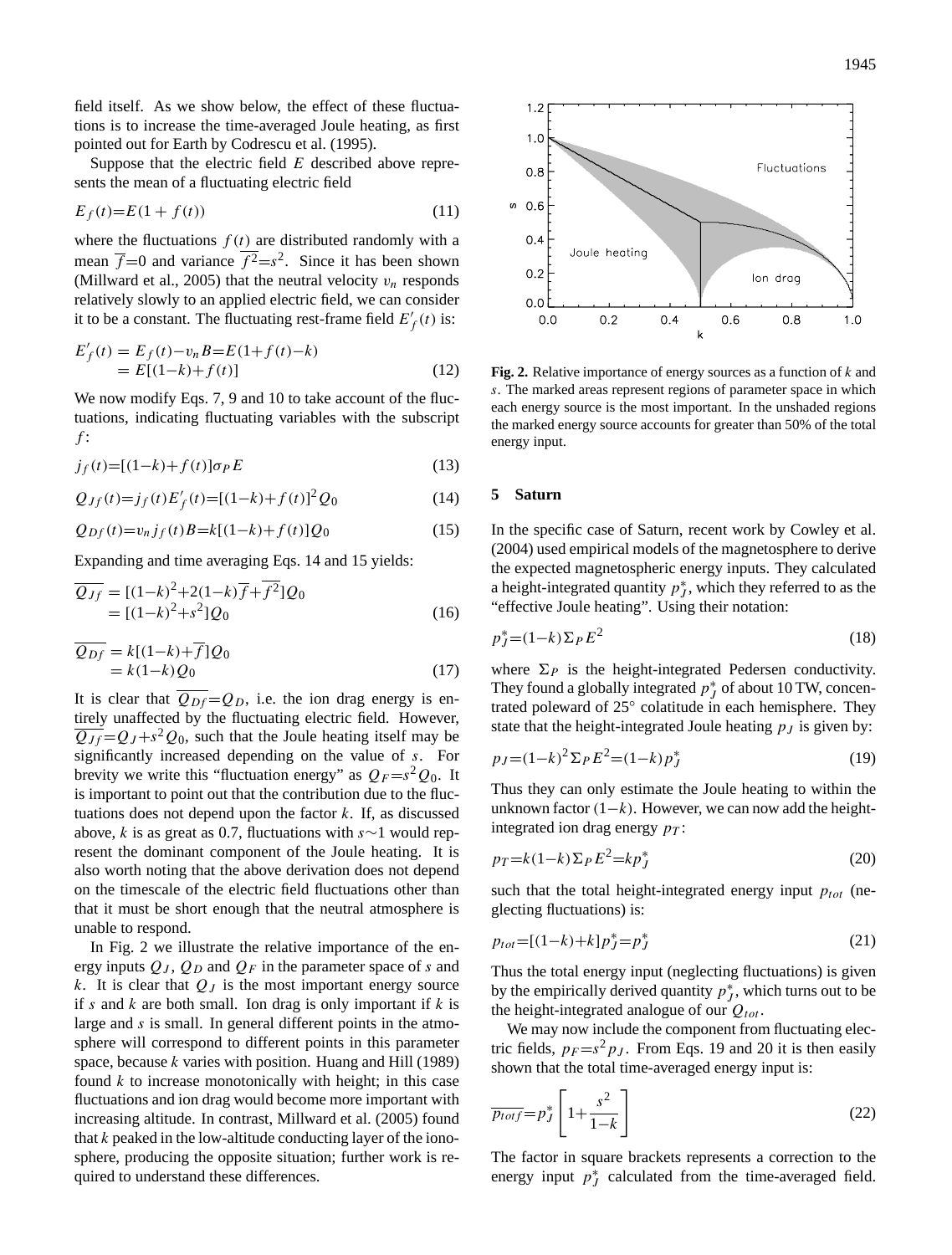Taking nominal values of  $k=0.5$  [\(Millward et al.,](#page-3-8) [2005\)](#page-3-8) and  $s=1$  (by analogy with Earth; [Codrescu et al.,](#page-3-13) [2000\)](#page-3-13), the energy input increases from ∼10 TW to ∼20 TW, made up of ∼5 TW of mean-field Joule heating, ∼5 TW of ion drag, and  $∼10$  TW from the fluctuation term. It can be seen that in this case the original mean-field estimate of Joule heating is only 25% of the total energy input.

#### **6 Discussion and conclusions**

We have shown that in addition to direct Joule heating the ionospheric current systems at Jupiter and Saturn supply a comparable quantity of kinetic energy to the upper atmosphere through ion drag. We have also shown that fluctuations about the time-averaged electric field have the potential to increase the total Joule heating considerably. To understand the relative effects of these energy sources we require further knowledge of the parameters  $k$  and  $s$ . We expect, due to the complex nature of the Jovian and Kronian magnetospheres, that both parameters will be strongly dependent upon magnetic latitude.

Past determinations of  $k$  have been based purely on modelling, since no measurements of high-latitude thermospheric winds exist for either Jupiter or Saturn. There seems little hope of this situation improving in the foreseeable future.

For s, we have taken a nominal value of  $s=1$  by analogy with the terrestrial results of [Codrescu et al.](#page-3-13) [\(2000\)](#page-3-13). Their study focused on the polar cap region in which the plasma flows are dominated by the Dungey cycle. For Jupiter and Saturn it seems reasonable to expect similar behaviour in the Dungey cycle regions. However, the plasma flows equatorwards of these regions are dominated by subcorotation of the magnetosphere associated with mass loading from moons and rings. It may not be appropriate to extrapolate the terrestrial results to these environments. [Saur et al.](#page-3-17) [\(2002\)](#page-3-17) have shown that the middle magnetosphere of Jupiter does exhibit turbulence, although the extent to which this turbulence maps to a fluctuating electric field in the ionosphere is a question which is beyond the scope of this letter.

We also note that if significant turbulence were to exist in the inner magnetosphere or plasmasphere regions this could result in a fluctuating electric field at mid-latitudes where the mean electric field is very small. This could lead to a very large increase in Joule heating at mid-latitudes. If present, this effect could offer a potentially simple explanation of the observed temperatures, since it would not be necessary to invoke redistribution of energy from the polar regions.

#### **References**

<span id="page-3-14"></span>Aruliah, A. L., Griffin, E. M., Aylward, A. D., Ford, E. A. K., Kosch, M. J., Davis, C. J., Howells, V. S. C., Pryse, S. E., Middleton, H. R., and Jussila, J.: First direct evidence of meso-scale variability on ion-neutral dynamics using co-located tristatic FPIs and EISCAT radar in Northern Scandinavia, Ann. Geophys., 23, 147–162, 2005,

**[SRef-ID: 1432-0576/ag/2005-23-147](http://direct.sref.org/1432-0576/ag/2005-23-147)**.

- <span id="page-3-0"></span>Atreya, S. K.: Atmospheres and Ionospheres of the Outer Planets and their Satellites, Springer-Verlag, 1986.
- <span id="page-3-15"></span>Codrescu, M. V., Fuller-Rowell, T. J., and Foster, J. C.: On the importance of E-field variability for Joule heating in the highlatitude thermosphere, Geophys. Res. Lett., 22, 2393–2396, 1995.
- <span id="page-3-13"></span>Codrescu, M. V., Fuller-Rowell, T. J., Foster, J. C., Holt, J. M., and Cariglia, S. J.: Electric field variability associated with the Millstone Hill electric field model, J. Geophys. Res., 5265–5274, 2000.
- <span id="page-3-9"></span>Cowley, S. W. H., Bunce, E. J., Stallard, T. S., and Miller, S.: Jupiter's polar ionospheric flows: theoretical interpretation, Geophys. Res. Lett., 30(5), 1220, doi:10.1029/2002GL016030, 2003.
- <span id="page-3-6"></span>Cowley, S. W. H., Bunce, E. J., and O'Rourke, J. M.: A simple quantitative model of plasma flows and currents in Saturn's polar ionosphere, J. Geophys. Res., 109(A05212), doi:10.1029/2003JA010375, 2004.
- <span id="page-3-5"></span>Grodent, D., Waite, J. H., and Gérard, J.: A self-consistent model of the Jovian auroral thermal structure, J. Geophys. Res., 12 933– 12 952, 2001.
- <span id="page-3-3"></span>Hickey, M. P., Walterscheid, R. L., and Schubert, G.: Gravity Wave Heating and Cooling in Jupiter's Thermosphere, Icarus, 148, 266–281, 2000.
- <span id="page-3-16"></span>Huang, T. S. and Hill, T. W.: Corotation lag of the Jovian atmosphere, ionosphere, and magnetosphere, J. Geophys. Res., 94, 3761–3765, 1989.
- <span id="page-3-2"></span>Matcheva, K. I. and Strobel, D. F.: Heating of Jupiter's Thermosphere by Dissipation of Gravity Waves Due to Molecular Viscosity and Heat Conduction, Icarus, 140, 328–340, 1999.
- <span id="page-3-7"></span>Miller, S., Achilleos, N., Ballester, G. E., Geballe, T. R., Joseph, R. D., Prange, R., Rego, D., Stallard, T., Tennyson, J., Trafton, L. M., and Waite, J. H.: The role of  $H_3^+$  in planetary atmospheres, Royal Society of London Philosophical Transactions Series A, 358, 2485–2502, 2000.
- <span id="page-3-8"></span>Millward, G., Miller, S., Stallard, T., Achilleos, N., and Aylward, A. D.: On the dynamics of the jovian ionosphere and thermosphere IV: Ion-neutral Coupling, Icarus, 173, 200–211, 2005.
- <span id="page-3-12"></span>Nichols, J. and Cowley, S.: Magnetosphere-ionosphere coupling currents in Jupiter's middle magnetosphere: effect of precipitation-induced enhancement of the ionospheric Pedersen conductivity, Ann. Geophys., 22, 1799–1827, 2004, **[SRef-ID: 1432-0576/ag/2004-22-1799](http://direct.sref.org/1432-0576/ag/2004-22-1799)**.
- <span id="page-3-17"></span>Saur, J., Politano, H., Pouquet, A., and Matthaeus, W. H.: Evidence for weak MHD turbulence in the middle magnetosphere of Jupiter, Astronomy and Astrophysics, 386, 699–708, 2002.
- <span id="page-3-4"></span>Schubert, G., Hickey, M. P., and Walterscheid, R. L.: Heating of Jupiter's thermosphere by the dissipation of upward propagating acoustic waves, Icarus, 163, 398–413, 2003.
- <span id="page-3-1"></span>Seiff, A., Kirk, D. B., Knight, T. C. D., Young, L. A., Milos, F. S., Venkatapathy, E., Mihalov, J. D., Blanchard, R. C., Young, R. E., and Schubert, G.: Thermal structure of Jupiter's upper atmosphere derived from the Galileo probe, Science, 276, 102–104, 1997.
- <span id="page-3-10"></span>Stallard, T., Miller, S., Millward, G., and Joseph, R. D.: On the Dynamics of the Jovian Ionosphere and Thermosphere. I. The Measurement of Ion Winds, Icarus, 154, 475–491, 2001.
- <span id="page-3-11"></span>Stallard, T. S., Miller, S., Trafton, L. M., Geballe, T. R., and Joseph, R. D.: Ion winds in Saturn's southern auroral/polar region, Icarus, 167, 204–211, 2004.